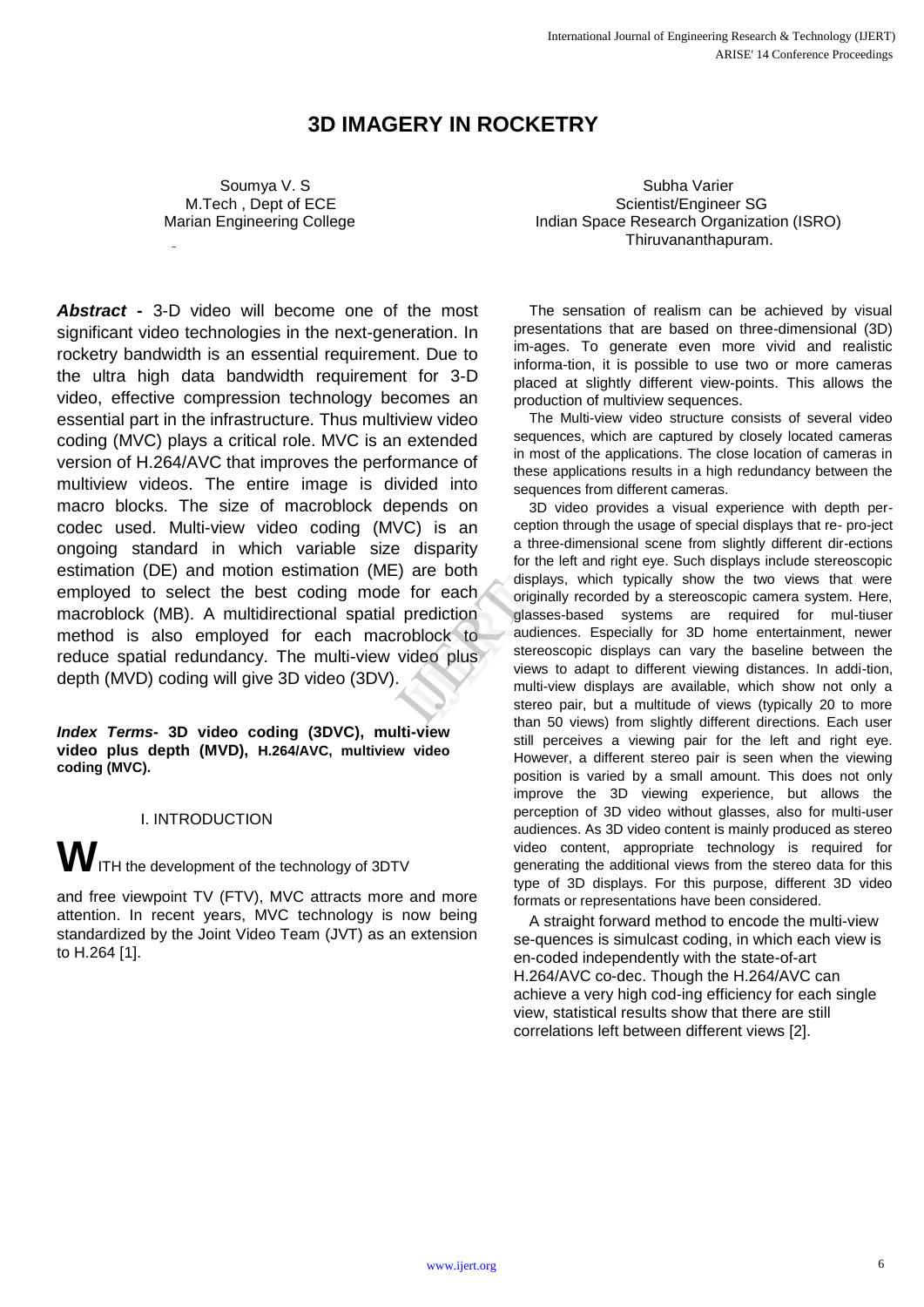

*Fig 1: Overall structure of an MVC system*

Stereoscopic vision is based on the projection of an object on two slightly displaced image planes and has

an extensive range of applications, such as 3-D television, 3-D video applications, robot vision, virtual machines, medical surgery and so on. Two pictures of the same scene taken from two nearby points form a stereo pair and con-tain sufficient information for rendering the captured scene depth. The above demanding application areas re-quire the development of more efficient compression tech-niques of a stereo image pair or a stereo image sequence. In a monoscopic video system the compression is based on the intra-frame and inter-frame redundancy. Typically the transmission or the storage of a stereo image sequence re-quires twice as much data volume as a monoscopic video system. Nevertheless, in a stereoscopic system a more effi-cient coding scheme may be developed if the in-ter-sequence redundancy is also exploited. pically the<br>
e re-quires<br>
and system.<br>
The m<br>
ient coding<br>
undancy is<br>
standard.<br>
standard.<br>
Principle in the standard.<br>
Principle in the standard.<br>
Principle in the standard.<br>
Principle in the standard.<br>
Principle in the

H.264 is the newest international video coding standard. Compared to prior video coding standards, H.264 mostly enhances the coding efficiency. So it's more possible to resolve the problem of stereoscopic storage and transmis-sion using coding based on H.264.Since the multi video approach creates large amounts of data to be stored or transmitted to the user, efficient compression techniques are essential for realizing such applications. The straight-forward solution for this would be to encode all the video signals independently using a state-of-the-art video codec such as H.264/AVC [2]–[4]. However, multiview video contains a large amount of inter-viewstatistical dependen-cies, since all cameras capture the same scene from differ-ent viewpoints. These can be exploited for combined tem-poral/inter-view prediction, where images are not only predicted from temporally neighboring images but also from corresponding images in adjacent views, referred to as Multiview Video Coding (MVC). The overall structure of MVC defining the interfaces is illustrated in Fig. 1.

In this paper, a typical stereoscopic video compression scenario is mainly studied. The essential requirements are described in Section II. Section III investigates coding of

stereo views. The prediction structures are presented in Section IV. Here to obtain 3D view it requires a 3-D depth impression of the observed scenery. Section V ex-plains the depth coding approaches. Finally, Section VI concludes this paper.

# II. REQUIREMENTS

The central requirement for any video coding standard is high compression efficiency. In the specific case of MVC, this means a significant gain compared to inde-pendent compression of each view. Compression effi-ciency measures the tradeoff between cost (in terms of bit-rate) and benefit (in terms of video quality), i.e., the qual-ity at a certain bit-rate or the bit-rate at a certain quality. However, compression efficiency is not the only factor un-der consideration for a video coding standard. Some re-quirements of a video coding standard may even be contradictory such as compression efficiency and low delay in some cases. Then a good tradeoff has to be found. General requirements for video coding such as minimum resource consumption (memory, processing power), low delay, er-ror robustness, or support of different pixel and color res-olutions, are often applicable to all video coding standards.

# III. CODING OF STEREO VIEWS

The main difference between classic video coding and multiview video coding is the availability of multiple camera views of the same scene. As coding efficiency of hybrid video coding depends on the quality of the prediction signal to a great extent, a coding gain can be achieved for MVC by additional inter-view prediction. If there is no such gain, independently encoding each camera view with temporal prediction would already provide the best pos-sible coding efficiency.

## *A. Disparity-Compensated Prediction*

The distance between two points of a superimposed ste-reo pair that correspond to the same scene point is called disparity. Disparity compensation is the process that es-timates this distance (disparity vector or DV), predicts the right image from the left one and produces their difference or residual image (disparity compensated difference or DCD).

As a first coding tool for dependent views, the concept of disparity-compensated prediction (DCP) has been ad-ded as an alternative to motion-compensated prediction (MCP). Here, MCP refers to inter-picture prediction that uses already coded pictures of the *same* view at *different* time instance, while DCP refers to inter-picture prediction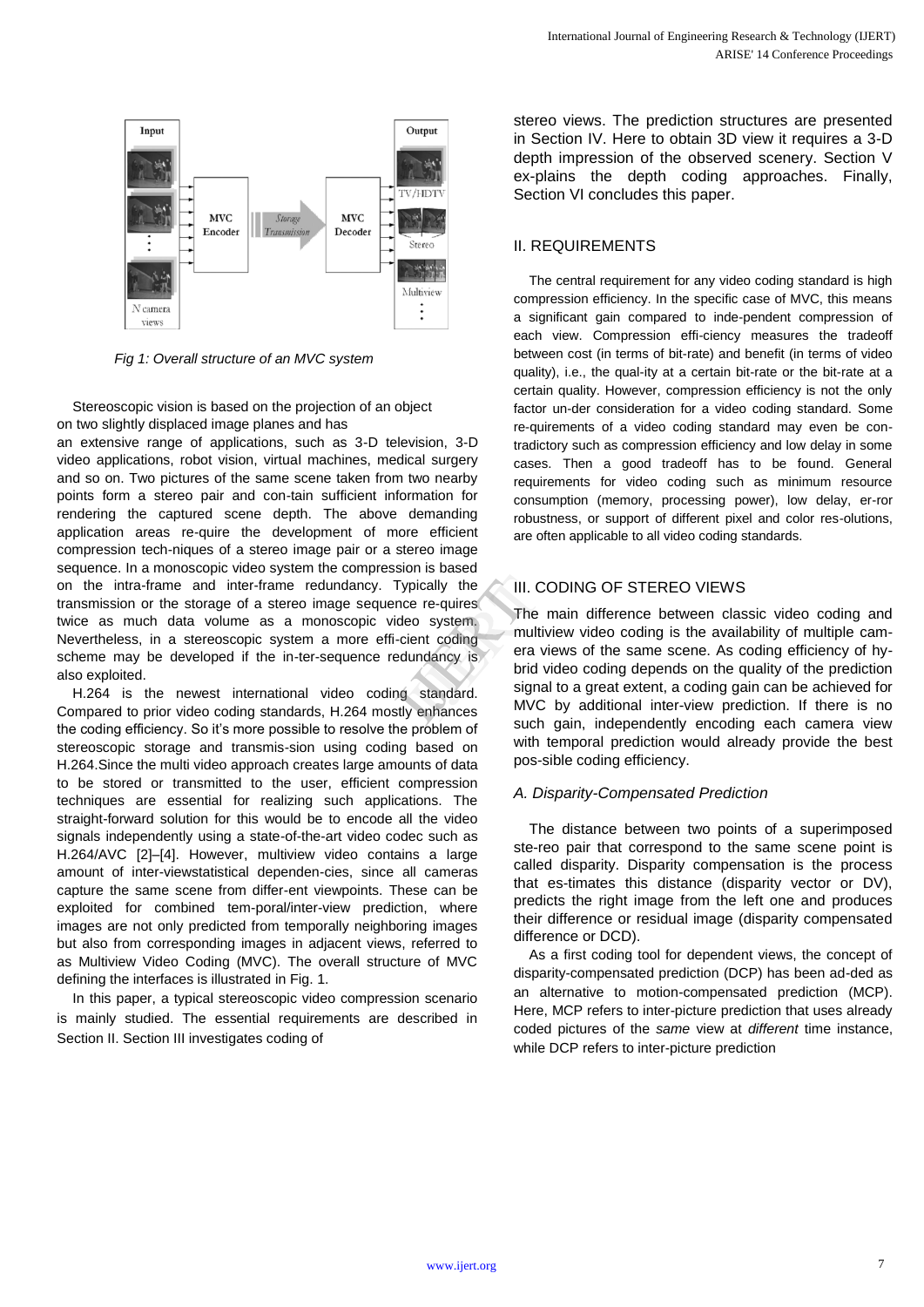that uses already coded pictures of *other* views at the *same* time instance.

#### B. *Motion Homogeneity Determined*

A region with homogeneous motion means that the mo-tions in the region have homogenous spatial property, and the corresponding motions in a spatial window are with consistence. A uniform motion vector field at 4x 4 block level can be generated for the calculation of motion homo-geneity in each MB. A Block Matching Algorithm is a way of locating matching blocks in a sequence of digital

video frames for the purposes of motion estimation. The purpose of a block matching algorithm is to find a match-ing block from a frame i in some other frame j, which may appear before or after i. This can be used to discover tem-poral redundancy in the video sequence, increasing the ef-fectiveness of the interframe video compression and tele- vision standards conversion. Block matching algorithms make use of an evaluation metric to determine whether a given block in frame j matches the search block in frame i.

#### IV. PREDICTION STRUCTURES

To the fact that current existing prediction structures lack have low coding efficiency a Diagonal Interview Pre-diction (DIP) is presented in this paper, which performs the interview prediction from the reference pictures of dif-ferent time slots to the encoding picture. By introducing the DIP, a MVC prediction structure can support the 3d view of rocketry, while raising the coding efficiency. In comparison, the traditional interview prediction, in which the reference picture of the coding picture, is noted as Normal Interview Prediction (NIP). Figure 2 gives ex-amples of different prediction structures. e encoding<br>
ucture can<br>
y efficiency.<br>
which the differe<br>
al Interview<br>
t prediction<br>
V. DEI<br>
coding<br>
wiews ime

Figure 2(a) shows a simple DIP case, in which the en-coding picture is predicted from two reference pictures of the previous time slot, in which one is a temporal refer-ence picture, and another one is an spatial reference picture. Figure 2(b) shows a NIP case, in which the encod-ing picture is then predicted from a temporal reference picture and a spatial prediction reference picture but at the same time slot to the encoding picture. In figure 2(c), the coding picture is predicted from only one temporal refer-ence picture, and views are encoded independently, such a coding structure is called Simulcast coding.

In Figure 2(b) structure, the decoding of the current view has one picture decoding delay compared with the reference view, i.e. the decoding of picture (T,V) has to wait until the decoding of picture (T,V-1) is finished.





But for the structure of DIP in Figure 2(a), the two views can be decoded simultaneously, as the DIP reference pictures are always been decoded at the previous time slot. When the number of views becomes very large, the NIP will cause large decoding delay. As a result, the DIP or the Simulcast coding mentioned above is a good structure on the point of decoding delay removing and parallel comput-ing.

Besides the fast algorithm described above, the motion estimation process in the prediction stage can be further speed up based on the motion correlation of different frames. By considering two consecutive frames of same view motion estimation can be done.

## V. DEPTH PERCEPTION

In the MVC reference software JMVC, different mode sizes including  $16 \times 16$ ,  $16 \times 8$ ,  $8 \times 16$ ,  $8 \times 8$ ,  $8 \times 4$ ,  $4 \times 8$ , and  $4 \times 4$  are used in the prediction procedures. Large sizes are usually selected for the macroblocks (MB) in the regions with homogeneous motion, while small sizes are selected for the MBs with complex motion. This technique achieves the highest possible coding efficiency, but results in extremely large encoding time which obstructs it from practical use.

A depth map represents a relative distance from a camera to an object in the 3D space, it can be regarded as a grayscale image using dark and bright values to represent far and close object, and the object depth not only repres-ents the physical object position in 3D space but also in-dicates the motion activity of the object itself on the image plane. Under the condition that cameras are set up in a close parallelized structure, the depth maps are correlated to the texture video motion fields.

People can see depth because they look at the 3D world from two slightly different angles (one from each eye). Our brains then figure out how close things are by determ-ining how far apart they are in the two images from our